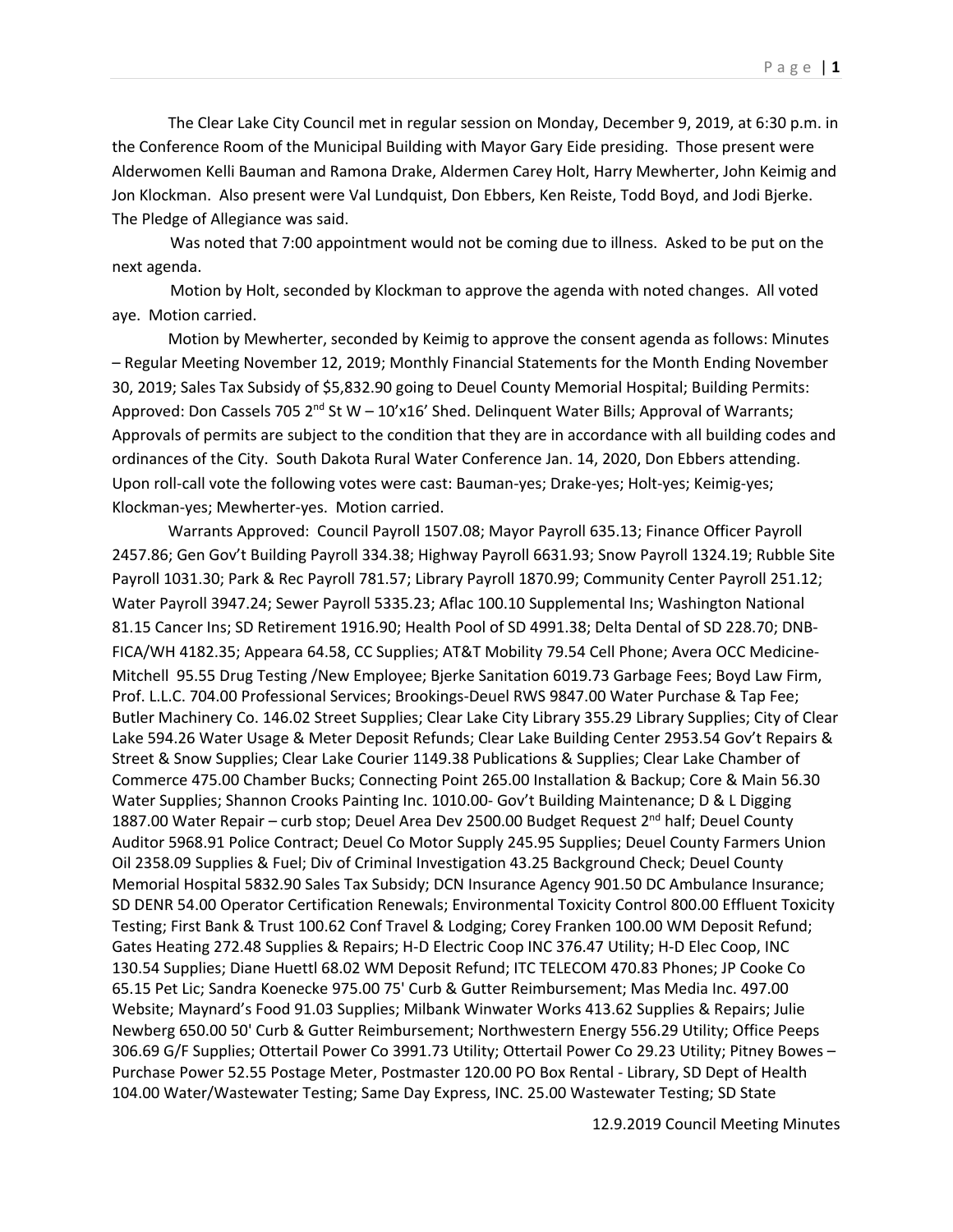Treasurer (SD DOR) 572.72 License # 1018-0935-ST, SD Water and Wastewater Assoc 20.00 Assoc. Dues; Secretary of State 30.00 Notary Fee; Courtnie Smith Uckert 200.00 CC Deposit Refund Steve Rhody Services 38.00 Window Washing; Swenson Sales & Service INC 66.38 Pickup Parts; US Auto Force 9.91 Street Supplies; US Bank Trust-SPA LKBOX CM9695 6837.30 Loan Payment; United States Dept of Ag 6107.00 Loan Payment; Van Diest Supply Company 735.00 West Nile Supplies. No one appeared for public voice.

Appointment 6:35, Opening of Garbage Contract Bids. Only bid received was by Bjerke Sanitation. Bid is for 5 year span. Bid was for \$11.45 per resident per month, with one per month recycling pickup. Motion by Holt, seconded by Drake to accept the bid. Upon roll-call vote the following votes were cast: Bauman-yes; Drake-yes; Holt-yes; Keimig-yes; Klockman-yes; Mewherter-yes. Motion carried.

Appointment 6:45 Scott Mohrer with Banner Associates, gave an update on the  $2^{nd}$  &  $3^{rd}$  Streets and  $2<sup>nd</sup>$  Ave reconstruction project. City of Clear Lake was awarded a grant to do this project. It's taking more engineering than initially thought and bid cost estimates are coming in higher than originally planned. Asphalt pricing has gone up in cost since 2018.

Old business; Second Reading of Ordinance # 578 Supplementing Appropriations. Motion by Keimig, seconded by Holt to complete the ordinance. Upon roll-call vote the following votes were cast: Bauman-yes; Drake-yes; Holt-yes; Keimig-yes; Klockman-yes; Mewherter-abstained. Motion carried.

 Drinking Fountain for government building. There was miscommunication with quote from company and actually cost was higher than what council had agreed to and voted on. Then a fountain came in at Federal Surplus, same brand name and style but does not have a cooler system for cold water. It will be room temperature water. Cost is \$125.00, compared to approximately \$1,200.00. Motion by Holt, seconded by Keimig to purchase the Federal Surplus fountain for \$ 125.00. Upon rollcall vote the following votes were cast: Bauman-no; Drake-no; Holt-yes; Keimig-yes; Klockman-no; Mewherter-yes. Tied vote broken by Mayor Gary with a yes. Motion carried.

Recycling in the city; Discussion during Garbage Bid opening.

FEMA flood plain; FEMA has done a research project and deemed 11 households and a business in a potential flood plain. It is not a mandatory requirement by FEMA to designate area next to the creek as a flood plain zone. Holt suggested that the residents that have been noted in the area, be sent information about the FEMA data and they can decide if they would like to be a designated floor plain zone. Rest of council agreed.

Other business before the council; Rib Dinner with Legislators in Pierre, February 4 & 5, 2020.

 Motion by Mewherter, seconded by Keimig to declare the following as surplus property, having no value or of value less than \$500.00 and authorize disposal of same: City of Clear Lake-2 Computer Towers obsolete, 3 Computer Monitors obsolete, Small shredding machine does not work, 1 Computer Base due to lightning strike, 1 HP printer due to lightning strike, chairs in Municipal Room. Surplus property in Library; 2 boxes of Misc. Décor –not used, 4 brown throw rugs curling around the edges. Upon roll-call vote the following votes were cast: Bauman-yes; Drake-yes; Holt-yes; Keimig-yes; Klockman-yes; Mewherter-yes. Motion carried.

Received notice from Brookings- Deuel Rural Water that they will be increasing water rates in February 2020. The tap fee will increase by \$ 45.00 to \$1,545.00 and the water rate will increase from \$2.05 to \$2.20 per 1,000 gallons. The City Services committee will get together to review the city fees.